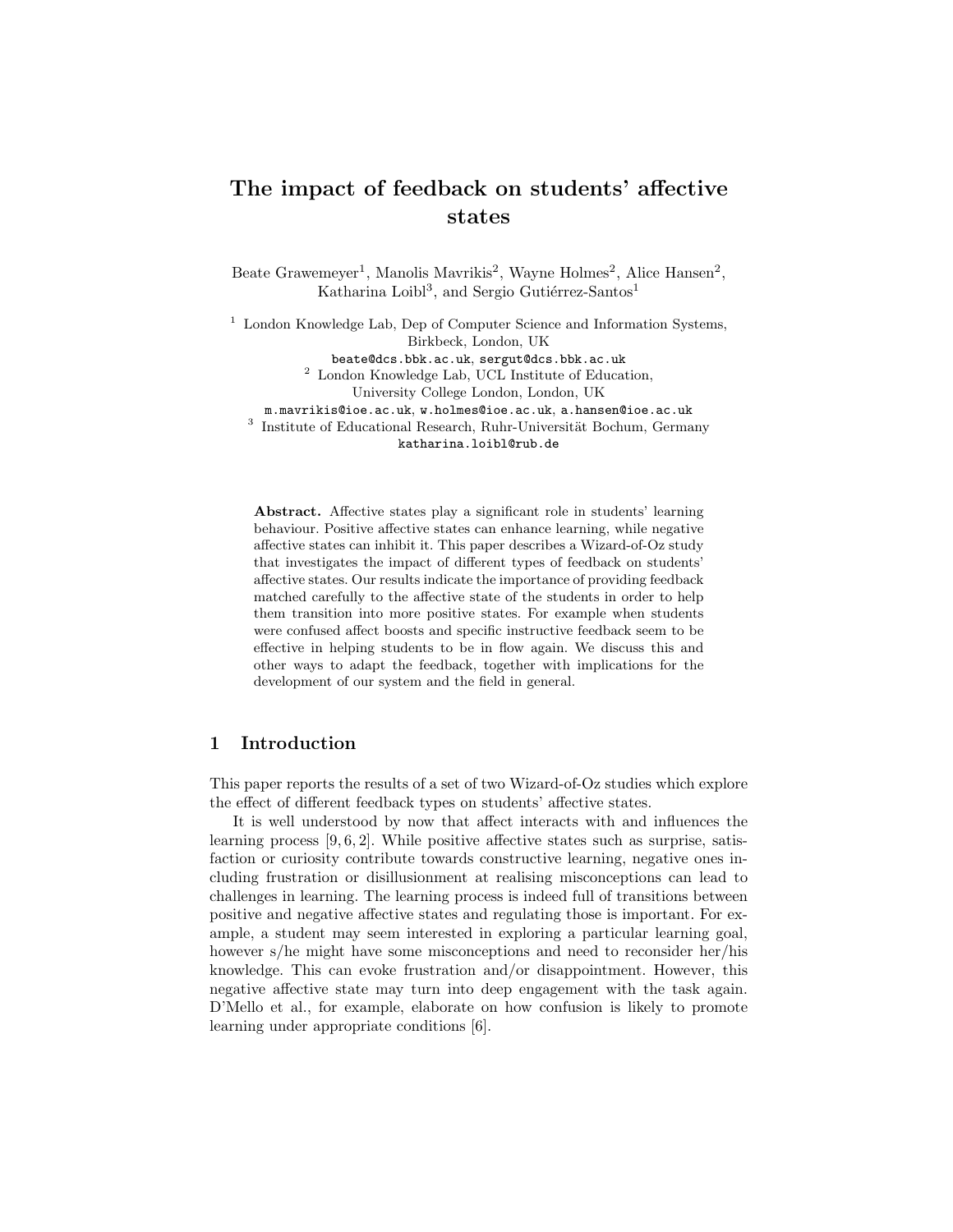It is important therefore, to deepen our understanding of the role of affective states for learning, and to be able to move students out of states that inhibit learning. Pekrun [13] discusses achievement emotions or affective states, which arise in a learning situation. Achievement emotions are states that are linked to learning, instruction, and achievement. We focus on a subset of affective states identified by Pekrun: flow/enjoyment, surprise, frustration, and boredom. We also add confusion, which has been identified elsewhere as an important affective state during learning [15] for tutor support and for learning in general [6].

As described in Woolf et al. [20] students can become overwhelmed (very confused or frustrated) during learning, which may increase cognitive load [19] for low-ability or novice students. However, appropriate feedback might help to overcome such problems. Carenini et al. [3] describe how effective support or feedback needs to answer three main questions: (i) when the support should be provided during learning; (ii) what the support should contain; and (iii) how it should be presented.

In this paper we focus on the question of what the support should contain with respect to affect i.e. the types of feedback that are able to induce a positive affective state.

In related work students' affective states have been used to tailor motivational feedback and learning material in order to enhance the learning experience. For example, Santos et al. [17] show that affect as well as motivation and selfefficacy impact the effectiveness of motivational feedback and recommendations. Additionally, Woolf et al. [20] developed an affective pedagogical agent which is able to mirror a student's affective state, or acknowledge a student's affective state if it is negative. Another example is Conati & MacLaren [5], who developed a pedagogical agent to provide support according to the affective state of the students and the user's personal goal. Also, Shen et al. [18] recommend learning material to the student based on their affective state. D'Mello et al. [7] developed a system that is able to respond to students via a conversation that takes into account the affective state of the student.

In contrast, in this paper, we investigate the impact of different types of feedback on students' affective state and how and whether they can help students regulate their affect and thus improve learning. In what follows we present two sets of Wizard-of-Oz studies where feedback was provided to students interacting with an exploratory learning environment designed to learn fractions. From these studies, the affective states of the students were carefully annotated in order to address our research questions.

# 2 The Wizard-of-Oz studies

## 2.1 Aims

One of our research aims is to develop intelligent support that enhances the learning experience by taking into account the student's affective state. We were specifically interested in identifying how different feedback types modify affective states.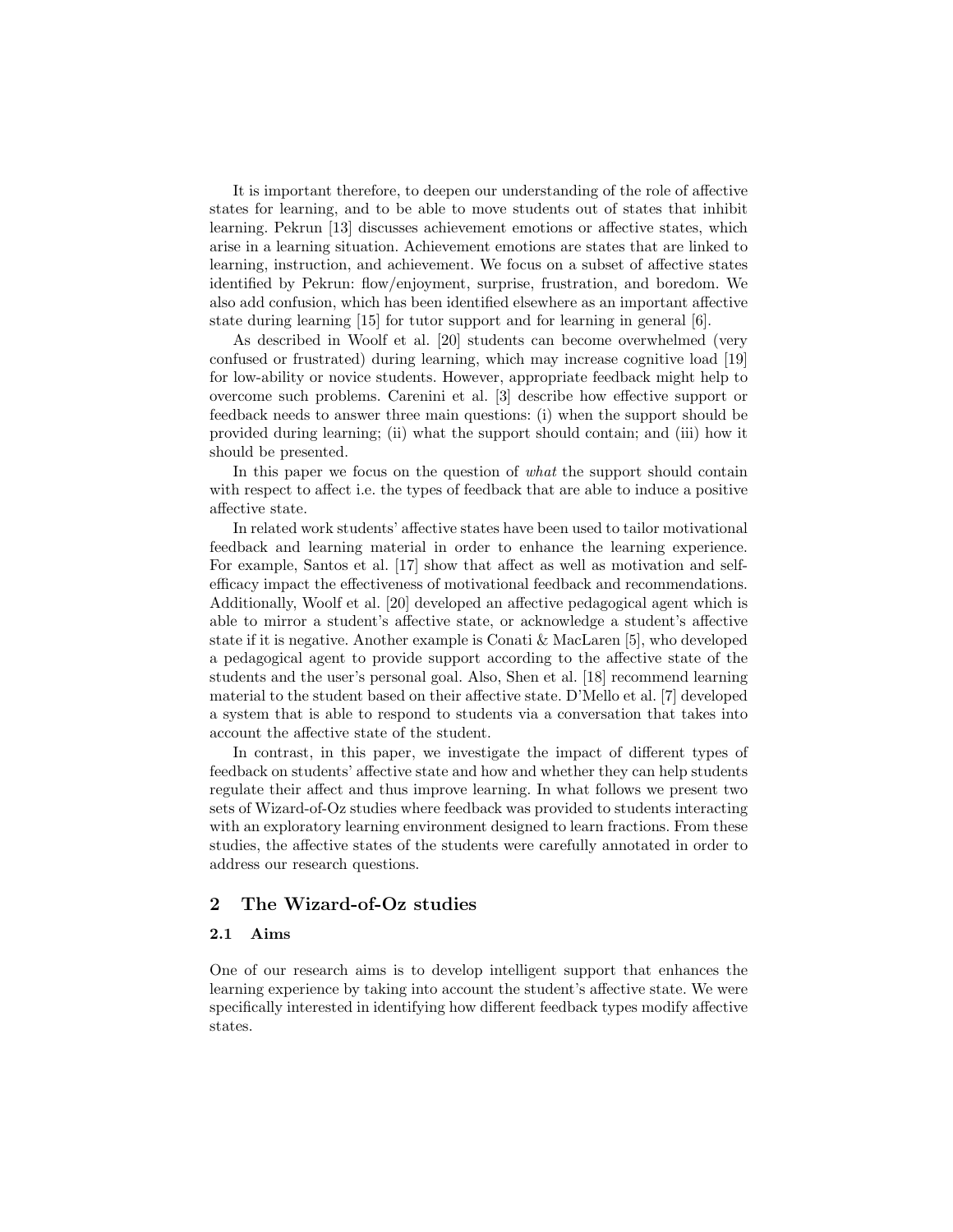In order to address this question we conducted two sets of ecologically valid Wizard-of-Oz studies (e.g.  $[11, 8]$ ) which investigated the effect of affective states on different feedback types at different stages of the task.

#### 2.2 Participants and Procedure

In total, 26 Year-5 (9 to 10-year old) students took part in the Wizard-of-Oz studies. Each session lasted on average 20 minutes. Each student participated in one Wizard-of-Oz session.

The sessions were run in an ordinary classroom with multiple computers, where additional children were working with the learning platform (not wizarded) in order to support ecological validity. This was important particularly as in early settings we identified that children would not speak that much to the platform if they felt that they were monitored [10]. Figure 1 shows the setup of the studies. Wizards followed a script with pre-canned messages to send mes-



Fig. 1. The layout. The Wizard-of-Oz studies took place on the central isle while the rest of the students worked on a version of the system which only sequences tasks and provides minimal support (W=wizard, S=student).

sages to the students through the learning platform and deliberately limited their communication capacity in order to simulate the actual system. To achieve that wizards were only able to see students' screen. An assistant was able to hear students' reactions to reflections or talk-aloud prompts (as prompted by the 'system') and provide recommendations to the wizard with respect to the detected affective state. Any feedback provided was both shown on screen and read aloud by the system to students.

#### 2.3 Feedback types

Different types of feedback were presented to students at different stages of their learning task. The feedback provided was based on interaction via keyboard and mouse, as well as speech.

We explore different types of feedback that are known from the literature to support students in their learning and fit our context. The following different feedback types were provided:

– AFFECT BOOSTS - affect boosts. As described in [20] affect boosts can help to enhance student's motivation in solving a particular learning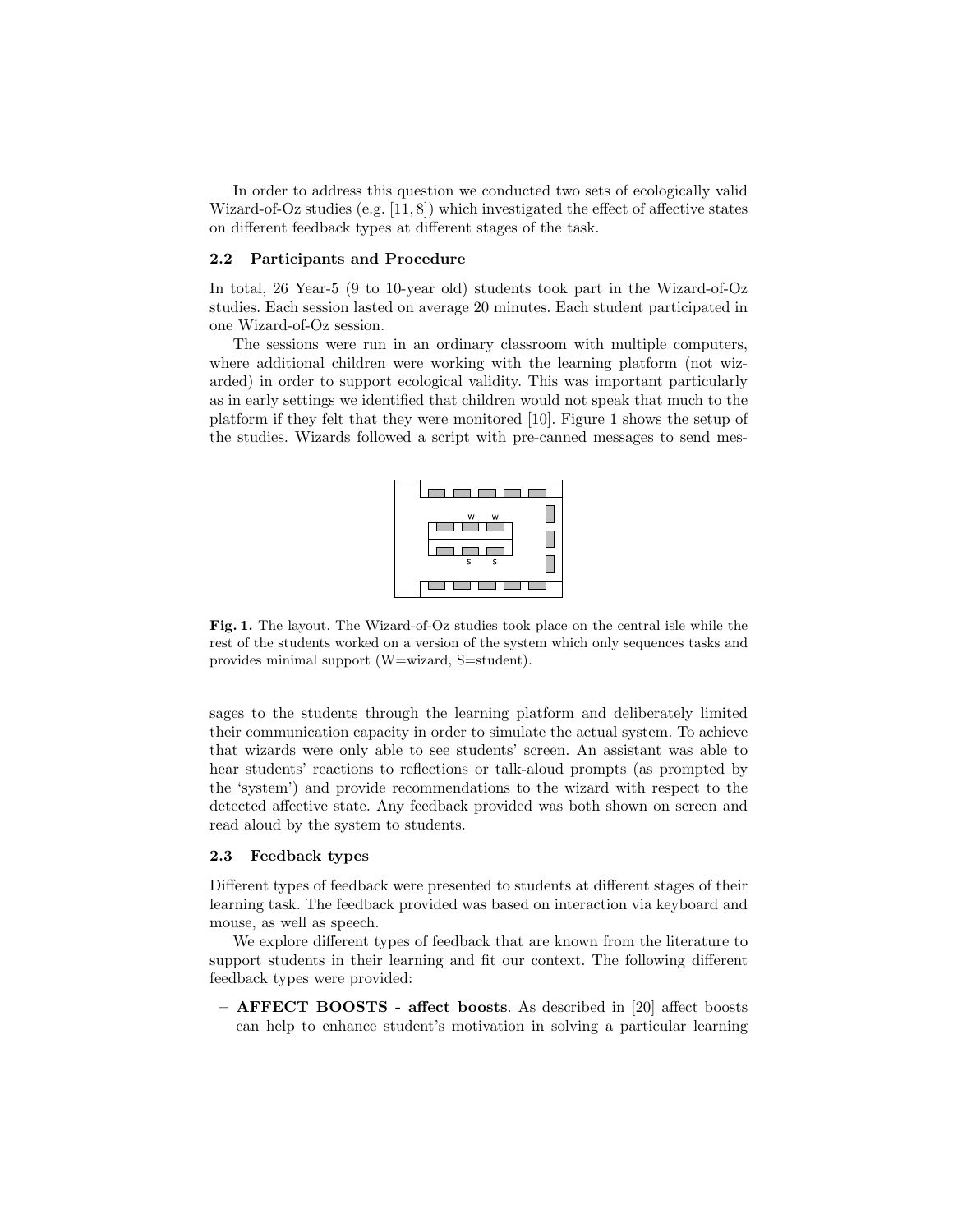task. These included prompts that acknowledged for example that a task is difficult or that the student may be confused but they should keep trying.

- INSTRUCTIVE FEEDBACK instructive task-dependent feedback. This feedback provided detailed instructions, what subtask or action to perform in order to solve the task.
- OTHER PROBLEM SOLVING FEEDBACK task-dependent feedback. This support was centred on helping students to solve a particular problem that they are facing during their interaction by providing either questions to challenge their thinking or specific hints designed to help them identify the next step themselves.
- TALK ALOUD PROMPTS talking aloud. With respect to learning in particular, the hypothesis that automatic speech recognition (ASR) can facilitate learning is based mostly on educational research that has shown benefits of verbalization for learning (e.g., [1]).
- REFLECTIVE PROMPTS reflecting on task performance and learning. Self-explanation can be viewed as a tool to address students' own misunderstandings [4] and as a 'window' into students' thinking.
- TALK MATHEMATICS PROMPTS using particular domain specific mathematics vocabulary. The aim of this prompt was to encourage students to use mathematical vocabulary in order continually revise their interpretations. In early studies [10] we found that students' reflections were often procedural and pragmatic (e.g. talking about the user interface) rather than mathematical.
- TASK SEQUENCE PROMPTS moving to the next task. This feedback is centred on providing support regarding what action to perform next in order to change the task, such as clicking the 'Next' button.

Table 1 shows examples of the different feedback types.

#### 3 Annotation of affective states and feedback reactions

From the Wizard-of-Oz studies we recorded the students' screen display and their voices. From this data, we annotated affective states (e.g. screen interaction and what the students said) before and after feedback was provided.

As described earlier, for the affective state detection we discriminated between five different affective types: enjoyment, surprise, confusion, frustration, and boredom. For the annotation of those affective states we used a similar strategy to that described in [15], where a dialogue between a teacher and a student was annotated retrospectively by categorising utterances in terms of different feedback types. Also, [2] describe how they coded different affective states based on observations of students interacting with a learning environment. Similarly, we annotated student's affective states for each type of feedback provided. In addition to the student's voice we also used the video of the screen capture to support the annotation process. Students' affective states were annotated as follows:

– FLOW: Engagement with the learning task. Statements like 'I am enjoying this task' or 'This is fun'. Sustained interaction with the system.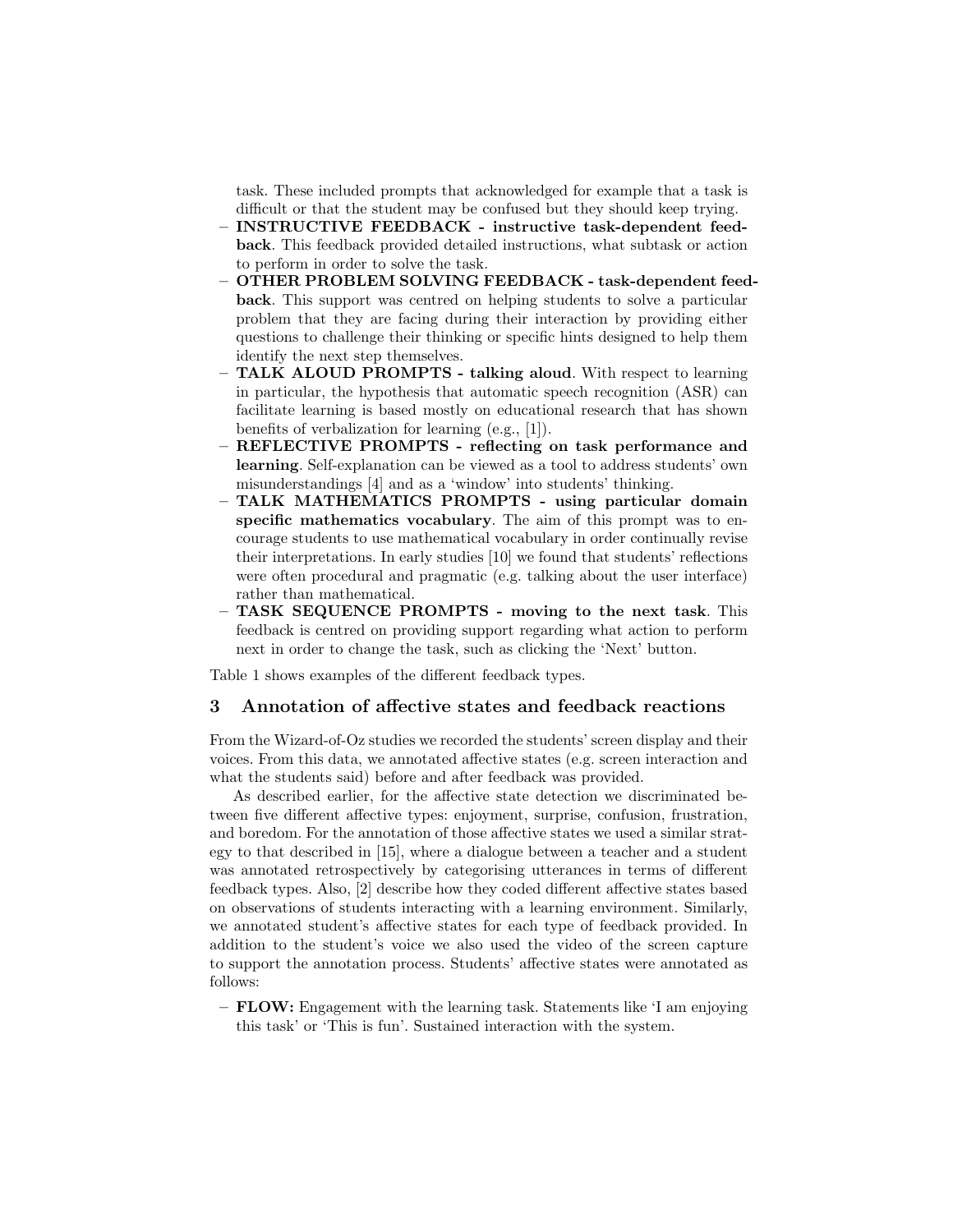| Feedback type                  | Example                             |
|--------------------------------|-------------------------------------|
|                                |                                     |
| <b>AFFECT BOOSTS</b>           | You're working really hard! Keep    |
|                                | going!                              |
| <b>INSTRUCTIVE FEEDBACK</b>    | Use the comparison box to compare   |
|                                | vour fractions.                     |
| OTHER PROBLEM SOLVING FEEDBACK | If you add fractions, they need to  |
|                                | have the same denominators first.   |
| REFLECTIVE PROMPTS             | What do you notice about the two    |
|                                | fractions?                          |
| TALK ALOUD PROMPTS             | Remember to talk aloud, what are    |
|                                | vou thinking?                       |
| TALK MATHEMATICS PROMPTS       | Can you explain that again using    |
|                                | the terms denominator, numerator?   |
| TASK SEQUENCE PROMPTS          | Well done. When you are ready click |
|                                | "next" for the next task.           |

Table 1. Examples of feedback types

- SURPRISE: Gasping. Statements like 'Huh?' or 'Oh, no!'.
- CONFUSION: Failing to perform a particular task. Statements such as 'I'm confused!' or 'Why didn't it work?'. Uncertain interaction with the system.
- FRUSTRATION: Tendency to give up, repeatedly clicking or deleting of objects in the system or repeatedly failing to perform a particular task, sighing, statements such as, 'What's going on?!'.
- BOREDOM: Inactivity or statements such as 'Can we do something else?' or 'This is boring'.

#### 4 Results

In total 396 messages were sent to 26 students. The video data in combination with the sound files were analysed independently by three researchers (one was independent of the project) who categorised the affective states of students before and after the feedback messages were provided.

The data is combined from two sets of Wizard-of-Oz studies. We use kappa statistics to measure the degree of the agreements of the annotations for reliability. Kappa was .46,  $p\leq 0.001$ . This is generally expected from retrospective annotation of naturalistic affect experiences [14]. We consolidated the annotations based on discussion between the annotators and the rest of the authors of the paper in order to agree upon the annotations that did not match originally. In the second set we had resources to introduce the Baker-Rodrigo Observation Method Protocol (BROMP) and the HART mobile app that facilitates the coding of students affective states in the classroom [12]. Kappa based on the retrospective annotation was still .56, p<.001. We first consolidated the data with the same approach as before and then compared against the field annotations. Kappa between the consolidated annotation and the HART data was .71,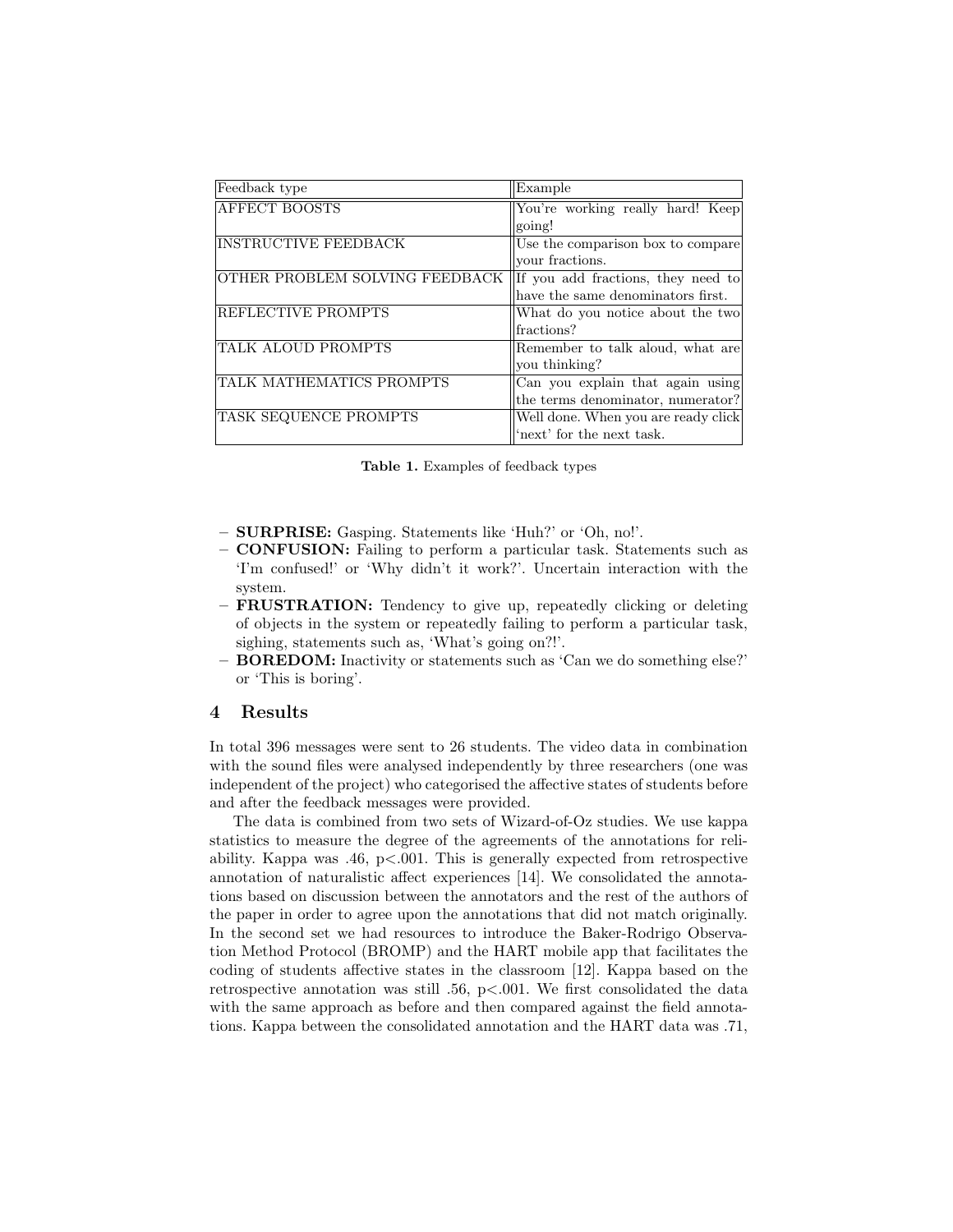p<.05 (note that is may appear low but we did not expect the retrospective annotation to get surprise and frustration accurately). We used the HART data to improve the annotation by mapping feedback actions against the observation for 20 seconds prior to the delivery of the feedback to 20 seconds after the student had closed the corresponding feedback window. We marked the changes for an independent annotator to revisit the first set of annotations.

The student's affective states, that occurred before and after the different types of feedback was provided, can be seen in figure 2. Each block shows an affective state before feedback was provided. The colour within the bars indicates the type of affective states that occurred after the feedback was provided. The number within the bars indicate the number of times the affective state occurred.

In order to investigate whether there was an effect of the feedback on the learning experience, we looked at whether a student's affective state was enhanced, stayed the same or worsened. An affective state was enhanced for example, when it was changed from confusion to flow, or (given the findings about confusion [6]) from frustration to confusion, frustration to flow, boredom to flow etc. An affective state was worsened if it moved for example, from flow to frustration or confusion, or from confusion to frustration.

As the data is categorical [16], we apply chi-square tests to investigate statistical significant differences between the groups. We present them below and discuss in more detail in the next section.

Flow When students were in flow, there was no significant difference between the feedback types on whether the affective state stayed in the same flow state  $(X^2(6, N=169) = 4.31, p > 0.05)$  or worsened  $(X^2(6, N=169) = 4.89, p > 0.05)$ . As flow is the most positive affective state, the affective state in this sub-sample cannot be enhanced.

Confusion When students were confused, there was a significant effect of the feedback type on whether students' affective state was enhanced into a flow state  $(X^2(6, N=181) = 13.65, p<0.05)$ . The most effective feedback types were affect boosts with 68% of the cases, followed by guidance feedback with 67%, and task sequence prompts with 63%. Reflective prompts resulted in a flow state in 48% of the cases, talk aloud prompts 38%, and problem solving support with 34%. Talk maths prompts were the least effective with only 25% of the cases.

There was also a significant effect of the feedback type and whether the affective state stayed the same  $(X^2(6, N=181) = 14.34, p<0.05)$ . Talk maths prompts were highest associated with a continuing confused state with 75% of the cases. This was followed by problem solving support with 66%, talk aloud prompts with 59%, reflective prompts with 52%, task sequence prompts with 37%, affect boosts with 32%, and the least feedback type that was associated with a continuing confused state were guidance feedback with 29% of the cases.

There was no significant association between the feedback type and whether the affective state worsened  $(X^2(6, N=181) = 4.65, p > .05)$ .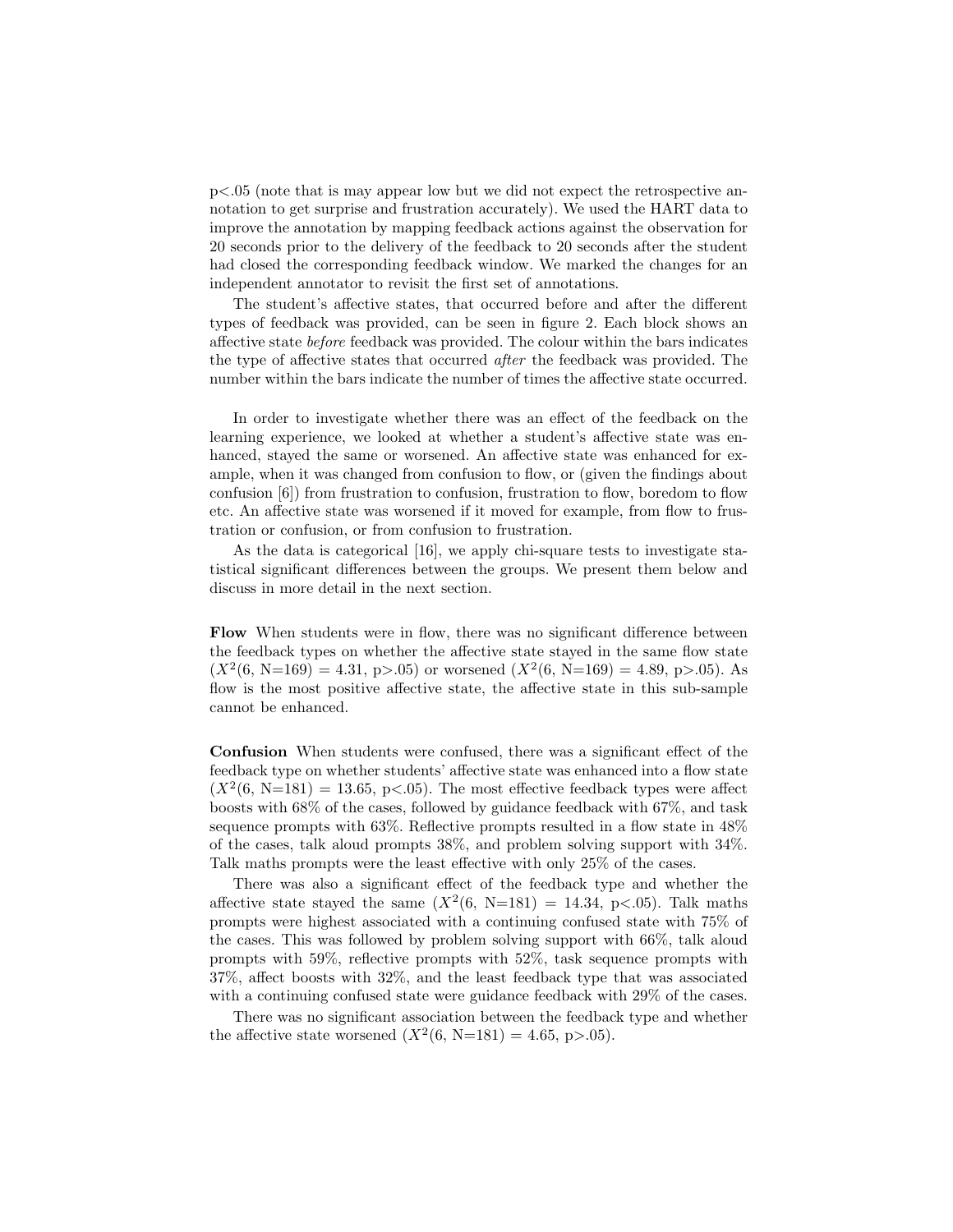

Fig. 2. Students' affective states before and after feedback was provided. Each block shows an affective state before feedback was provided. The colour within the bars indicates the type of affective states that occurred after the feedback was provided. The number within the bars indicate the number of times the affective state occurred.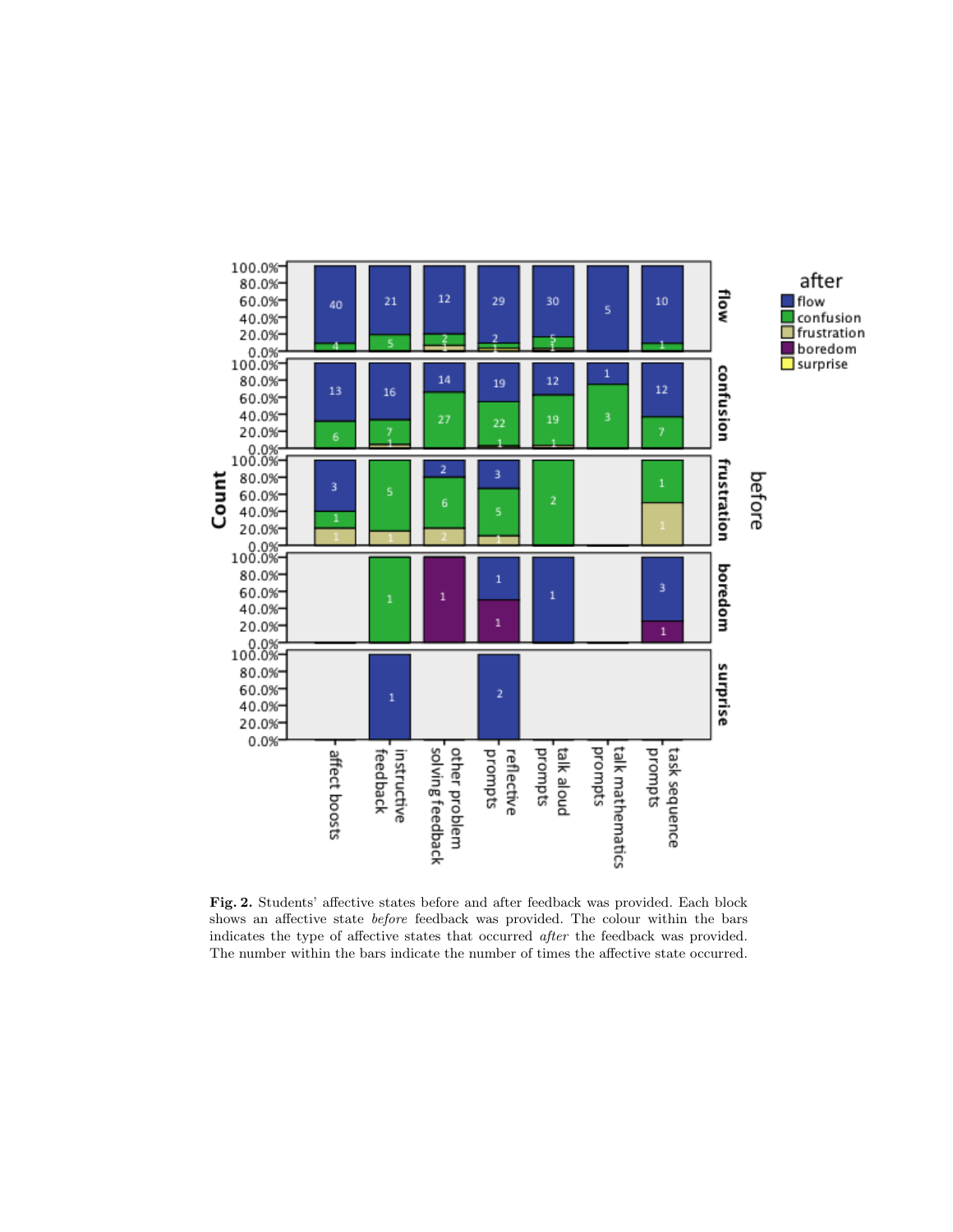Frustration, boredom and surprise There was not sufficient data available when students were frustrated (36 cases), nor when they were bored (9 cases), or surprised (3 cases) to run a statistical test across the different affective states and feedback types.

However, the data indicates that some of the provided feedback types were better able to change the affective state of the student when they were frustrated, bored or surprised, as can be seen in figure 2. For example, 60% of the affect boosts were able to change frustration into flow, followed by reflective prompts 33% and problem solving support 20%.

## 5 Discussion

The results presented in the previous section show that feedback can enhance students' affective states, and that the impact of the various feedback types mostly depends on the students' affective state before the feedback was provided.

When students were in flow there was no significant difference between the feedback types on whether or not the affective state stayed the same or worsened. This suggests that, when students are in flow, challenging feedback can be provided without negative implications.

However, when students were confused there was a difference between the feedback types on whether the affective state was enhanced, stayed the same or worsened. The feedback types that most effectively moved the student out of a confusion state were affect boosts, instructive, and task sequence prompts. When they were struggling to overcome problems, affect boosts appeared to encourage some students to redouble their efforts without the need for task specific support. We can hypothesise that this enabled students to self-regulate their affect and move forward. As expected, instructive feedback appears to have given the students the next steps that they needed, whereas other problem solving was less successful. Other problem solving feedback seems to have led students to be more confused because of the increased cognitive load caused by them having to understand the hint or the question provided.

While talk aloud prompts and talk maths, encouraged them to vocalize what they are trying to achieve, they appear not to have helped the students address their confusions. Instead, when they were confused, students appeared to have welcomed a new task (the opportunity to abandon the cause of their confusion). While as a strategy this can be pedagogically debatable, there is scope to provide tasks aimed to help them at the same concepts in a different, simpler way or to allow them to practice first some skills in a practice-based rather than exploratory task.

Although there was insufficient data to analyse the impact of the different feedback types on students' affective state when they were frustrated, some tentative observations can be made. For example, it was evident that the affect of students who were frustrated was enhanced whatever the feedback they were provided with. However, it is notable that the frustrated students who were provided affect boosts were most likely to move to a flow. We have other anecdotal evidence in the same scenario with different students that suggest that explicitly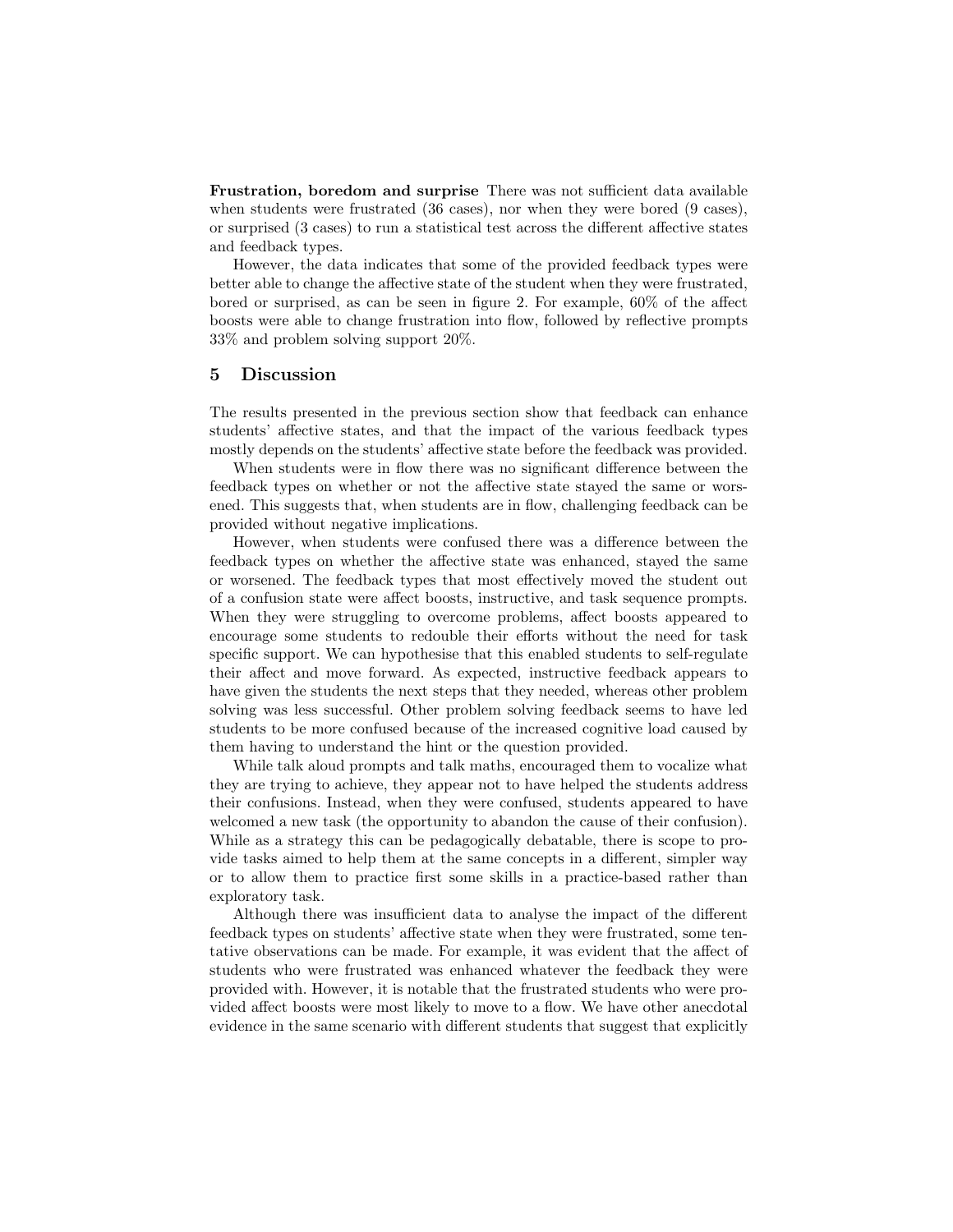addressing affect and helping students to think of their emotions during learning can help them move to confused or to flow state without need for immediate problem solving support.

It is worth noting that compared to other research we may have been unable to detect more negative states, especially boredom, because of the nature of the environment that the students were using – an exploratory learning environment that encouraged them to speak. The combination of unstructured learning and speech might prevent students from becoming bored.

# 6 Conclusion and future work

The affective state of students can be modified with feedback. There is a difference in the impact of different feedback types according to the affective state the student is in before the feedback was provided. Although there seems not to be too much of a difference when students are in flow, when students were confused different feedback types seem to matter more. While, for example, affect boosts and instructive feedback were able to change confusion into flow, prompting students to use mathematical vocabulary or providing other problem solving support, were associated with the same confused state or even lead to frustration.

In the light of findings like D'Mello et al. [6] for example of the importance of confusion under appropriate conditions in learning, our findings have important implications for learning and teaching in general, and AIED in particular. Problem solving support specifically in exploratory learning environments is difficult to achieve successfully, particularly when students are in a situation that was not previously encountered during a system's design. However, detecting affect may be relatively easier in certain contexts particularly in speech-enabled software like in our case and therefore affective support matters as much, if not more than, problem solving support. In addition, the exact type of support provided when students are frustrated is important. To understand this better we need to investigate more the different types of problem solving support and their combination with affective feedback that can act both as a way to self-regulate affect and take student into a more positive state like confusion or flow.

In our current study we are implying that learning performance is enhanced when students are in a positive affective state. In the future we are planning to evaluate if learning performance will be enhanced when students are moved out of a negative into a positive affective state. Our next step is to train an intelligent system that is able to tailor the type of feedback according to the affective state of the student in order to enhance the learning experience.

# References

- 1. Askeland, M.: Sound-based strategy training in multiplication. European Journal of Special Needs Education 27(2), 201–217 (2012)
- 2. Baker, R.S.J.d., DMello, S.K., Rodrigo, M.T., Graesser, A.C.: Better to be frustrated than bored: The incidence, persistence, and impact of learners cognitiveaffective states during interactions with three different computer-based learning environments. Int. J. Hum.-Comput. Stud. 68(4), 223–241 (2010)